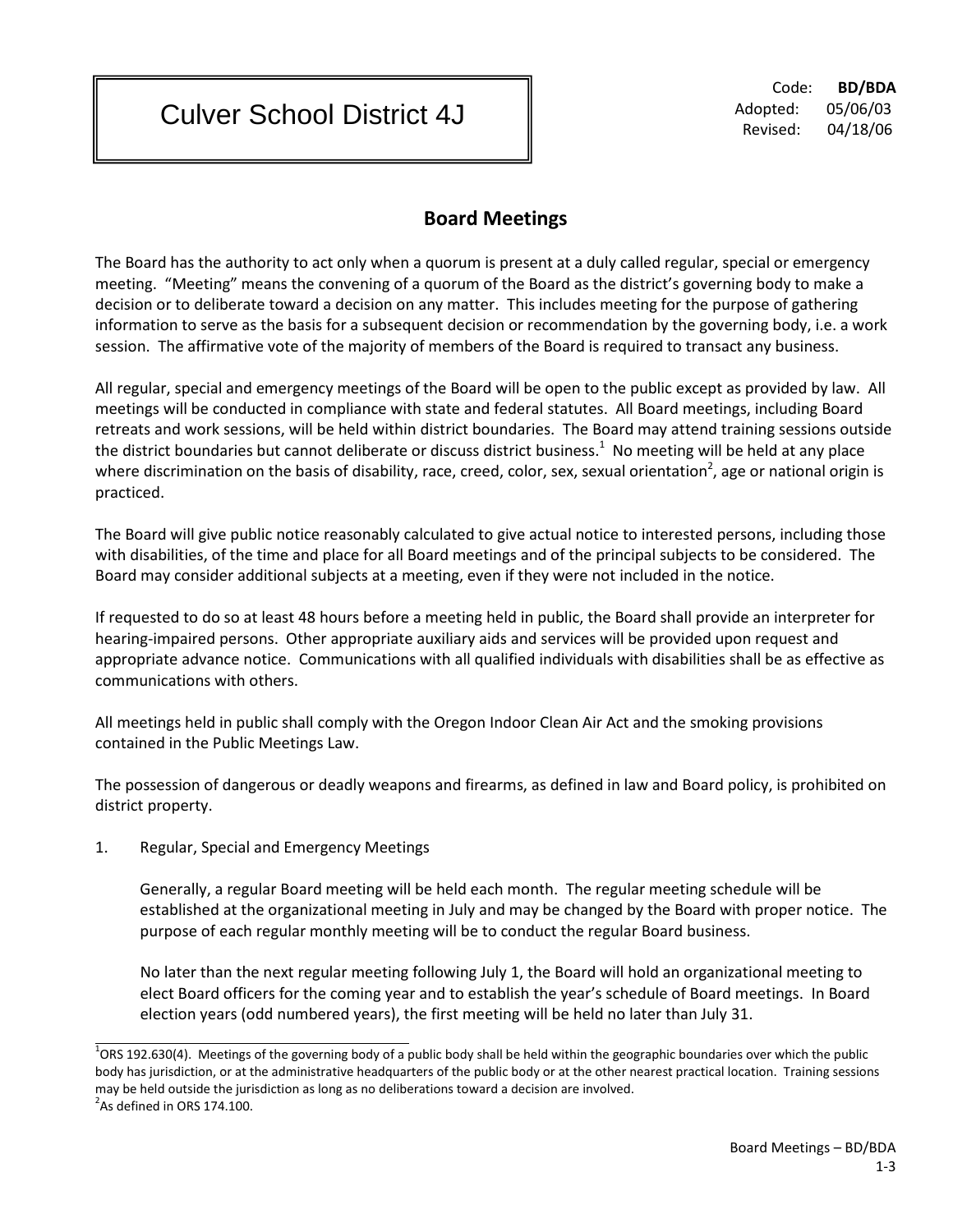Special meetings can be convened by the Board chair upon request of three Board members, or by common consent of the Board at any time to discuss any topic. A special meeting may also be scheduled if less than a quorum is present at a meeting or additional business still needs to be conducted at the ending time of a meeting. At least 24 hours' notice must be provided to all Board members, the news media, which have requested notice, and the general public for any special meeting.

Emergency meetings can be called by the Board in the case of an actual emergency upon appropriate notice under the circumstances. The minutes of the emergency meeting must describe the emergency. Only topics necessitated by the emergency may6 be discussed or acted upon at the emergency meeting.

2. Communications Outside of Board Meetings

Communications, to, by and among a quorum of Board members outside of a legally called Board meeting, in their capacity as Board members, shall not be used for the purpose of discussing district business. This includes electronic communication. Electronic communications among Board members hall be limited to messages not involving deliberation, debate, decision-making or gathering of information on which to deliberate.

Electronic communication may contain:

- a. Agenda item suggestions;
- b. Reminders regarding meeting times, dates and places;
- c. Board meeting agendas or information concerning agenda items;
- d. One-way information from Board members or the Superintendent to each Board member (e.g., an article on student achievement or to share a report on a district progress on goals) so long as that information is also being made available to the public;
- e. Individual responses to questions posed by community members, subject to other limitations in Board policy.
- 3. Private or Social Meetings

Private or social meetings of a quorum of the Board for the purpose of making a decision or to deliberate toward a decision on any matter are prohibited by the Public Meetings Law.

4. Work Sessions

The Board may use regular or special meetings for the purpose of conducting work sessions to provide its members with opportunities for planning and thoughtful discussion. Work sessions will be conducted in accordance with the state law on public meetings, including notice and minutes. Generally, Boards do not take official action during work sessions, although there is no legal prohibition to do so.

5. Executive Sessions

Executive sessions may be held as an agenda item during regular, special or emergency meetings for a reason permitted by law. See Board policy BDC – Executive Sessions.

END OF POLICY